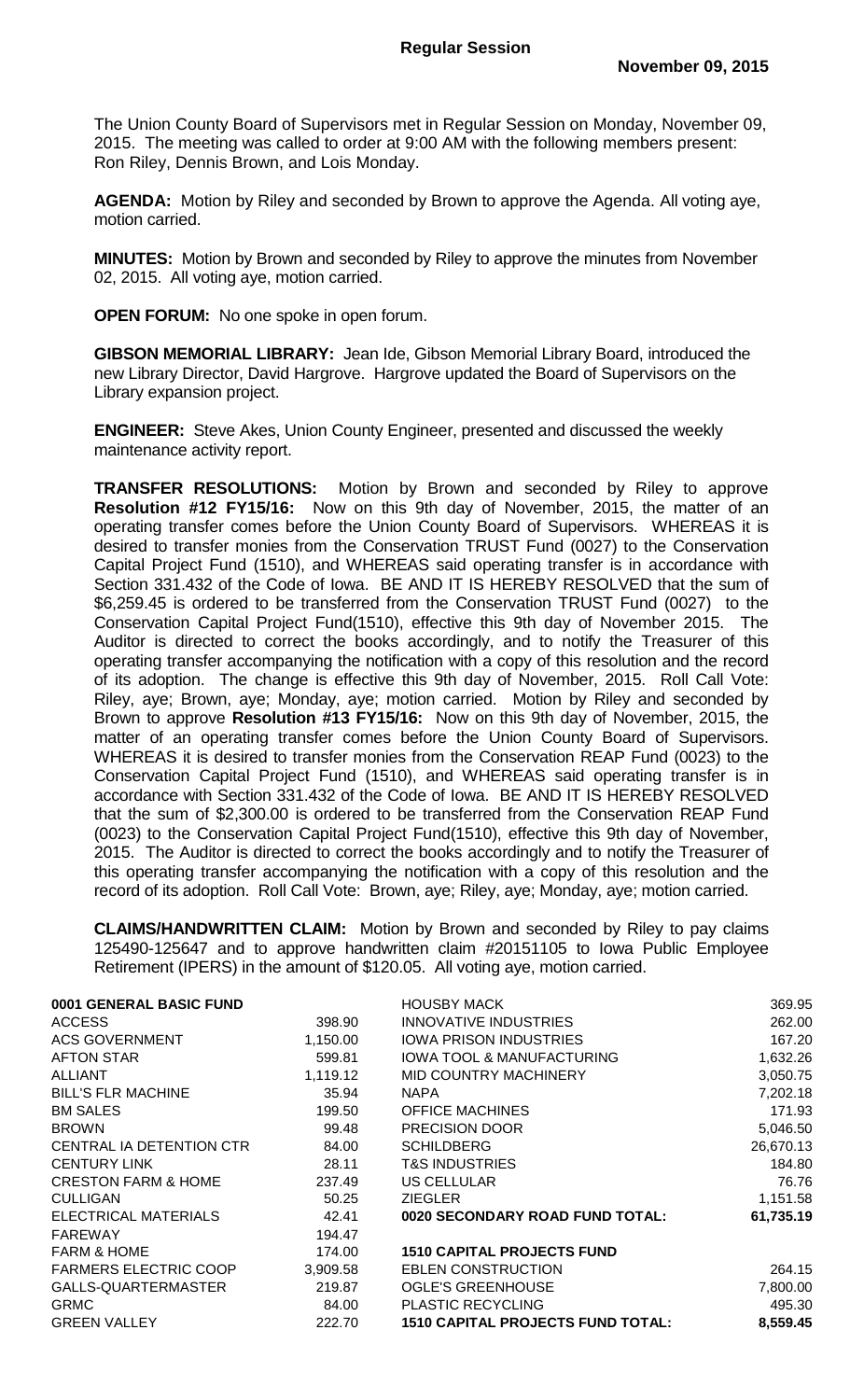| <b>HANSEN</b>                           | 356.50    |                                              |            |
|-----------------------------------------|-----------|----------------------------------------------|------------|
| <b>HEARTLAND TIRE &amp; AUTO</b>        | 265.41    | <b>1520 COUNTY CAPITAL PROJECTS FUND</b>     |            |
| IA DEPT OF PUBLIC HEALTH                | 71.23     | <b>QUALITY GLASS</b>                         | 1,350.00   |
| <b>JIM'S TRUCK REP &amp; SANITATION</b> | 355.00    | <b>1520 CO CAPITAL PROJECTS FUND TOTAL:</b>  | 1,350.00   |
| JOYFUL SPARKS PRESCHOOL                 | 340.00    |                                              |            |
| <b>LINES</b>                            | 350.00    | 2010 CO-OP URBAN RENEWAL DEBT                |            |
| <b>MAIL SERVICES</b>                    | 367.16    | <b>BANKERS TRUST</b>                         | 13,577.50  |
| MASTERCARD/ISSB                         | 881.72    | 2010 CO-OP URBAN RENEWAL DEBT TOTAL:         | 13,577.50  |
| <b>MILLER</b>                           | 250.00    |                                              |            |
| <b>NORTON</b>                           | 92.00     | 2020 COUNTY DEBT FUND                        |            |
| <b>O'DANIELS</b>                        | 92.00     | <b>BANKERS TRUST</b>                         | 114,763.75 |
| PEARSON FAMILY FUNERAL                  |           | 2020 COUNTY DEBT FUND TOTAL:                 | 114,763.75 |
|                                         | 260.00    |                                              |            |
| <b>POKORNY</b>                          | 237.10    |                                              |            |
| <b>PROVOST</b>                          | 57.45     | <b>4000 EMERGENCY MANAGEMENT FUND</b>        |            |
| <b>QUALITY GLASS</b>                    | 194.09    | <b>MEDIACOM</b>                              | 136.20     |
| RON'S PEST SOLUTIONS                    | 80.25     | VISA/ISSB                                    | 170.36     |
| SHOPKO PHARMACY                         | 8.99      | <b>4000 EMERGENCY MANAGEMENT FUND TOTAL:</b> | 306.56     |
| SHRED-IT                                | 59.83     |                                              |            |
| SIDDENS, TERI                           | 25.00     | <b>4003 EMPOWERMENT</b>                      |            |
| STALKER CHEVROLET                       | 312.76    | <b>CREATIVE BEGINNINGS PRESCHOOL</b>         | 140.00     |
| <b>STOREY KENWORTHY</b>                 | 144.80    | <b>DIAGONAL COMMUNITY SCHOOL</b>             | 1,331.25   |
| <b>SUMMIT HOUSE APARTMENTS</b>          | 350.00    | <b>DISCOVERY KIDS PRESCHOOL</b>              | 734.00     |
| <b>SUPREME CLEANERS</b>                 | 85.00     | <b>EAST UNION COMMUNITY SCHOOLS</b>          |            |
|                                         |           |                                              | 2,490.00   |
| <b>THATCHER</b>                         | 92.00     | HEARTS AND HUGS DAY CARE                     | 504.00     |
| <b>TITUS</b>                            | 92.00     | <b>MATURA</b>                                | 1,898.67   |
| <b>TRUE VALUE</b>                       | 11.98     | RINGGOLD CO CHILD CARE                       | 613.40     |
| <b>UNION CO ENGINEER</b>                | 426.17    | RINGGOLD CO PUBLIC HEALTH                    | 3,683.27   |
| <b>US CELLULAR</b>                      | 147.75    | <b>SICKELS</b>                               | 3,859.41   |
| VISA/ISSB                               | 147.72    | <b>SWCC</b>                                  | 8,326.34   |
| <b>WALMART</b>                          | 57.85     | <b>TAYLOR CO AG EXTENSION</b>                | 3,108.30   |
| <b>WINDSTREAM</b>                       | 240.49    | <b>TAYLOR CO PUBLIC HEALTH</b>               | 299.95     |
| 0001 GNRL BASIC FUND TOTAL:             | 15,301.88 | TINKER TOTS PRESCHOOL                        | 150.00     |
|                                         |           | TRINITY LUTHERAN PRESCHOOL                   | 596.00     |
|                                         |           | <b>4003 EMPOWERMENT TOTAL:</b>               |            |
| 0002 GENERAL SUPPLEMENTAL               |           |                                              | 27,734.59  |
| <b>ADAMS</b>                            | 142.75    |                                              |            |
| <b>AFTON STAR</b>                       | 264.00    | <b>4004 LAW ENFORCEMENT CENTER</b>           |            |
| <b>BODEN</b>                            | 16.85     | <b>ALLIANT</b>                               | 1,244.00   |
| <b>BURKHALTER</b>                       | 96.00     | <b>BM SALES</b>                              | 220.00     |
| <b>CARTER</b>                           | 117.00    | <b>COUNSEL</b>                               | 189.00     |
| CENTRAL IA DETENTION CTR                | 4,024.00  | <b>EXCEL MECHANICAL</b>                      | 1,629.89   |
| <b>DENTON</b>                           | 92.00     | FIRST COMMUNICATIONS                         | 26.27      |
| <b>DILLINGER</b>                        | 117.00    | <b>GREEN VALLEY</b>                          | 36.00      |
| <b>DREY</b>                             | 92.00     | IA DEPT OF PUBLIC SAFETY                     | 1,980.00   |
| <b>DROTTZ</b>                           | 124.75    | IA SECRETARY OF STATE                        | 30.00      |
|                                         |           | MASTERCARD/ISSB                              |            |
| <b>EYBERG</b>                           | 166.65    |                                              | 227.05     |
| <b>FARGO</b>                            | 117.00    | <b>UNION CO AUDITOR</b>                      | 69.00      |
| <b>FLAM</b>                             | 149.25    | <b>WILLIAMS</b>                              | 106.38     |
| <b>GILE</b>                             | 112.50    | <b>4004 LAW ENFORCEMENT CENTER TOTAL:</b>    | 5,757.59   |
| <b>HAWKS</b>                            | 122.06    |                                              |            |
| <b>HUBATKA</b>                          | 183.70    | <b>4100 COUNTY ASSESSMENT EXPENSE</b>        |            |
| <b>HUEWE</b>                            | 127.35    | MASTERCARD/ISSB                              | 911.59     |
| <b>HUFFMAN</b>                          | 209.00    | 4100 COUNTY ASSESSMENT EXPENSE TOTAL:        | 911.59     |
| <b>HUGHES</b>                           | 117.00    |                                              |            |
| <b>HYSELL</b>                           | 174.69    | <b>4150 SOUTHERN HILLS REGION</b>            |            |
| <b>IMWCA</b>                            | 6,380.00  | CARE                                         | 12,050.00  |
| <b>LANG</b>                             | 176.00    | <b>COUNTRY HAVEN CORP</b>                    |            |
| <b>LIGHTNER</b>                         | 27.00     | <b>CROSSROADS</b>                            | 9,841.72   |
|                                         |           |                                              | 10,375.00  |
| <b>LOOMIS</b>                           | 339.85    | <b>INNOVATIVE INDUSTRIES</b>                 | 9,553.61   |
| <b>MOBERG</b>                           | 112.50    | <b>NEW HORIZONS</b>                          | 2,257.50   |
| <b>O'DANIELS</b>                        | 62.50     | <b>4150 SOUTHERN HILLS REGION TOTAL:</b>     | 44,077.83  |
| <b>OSHEL</b>                            | 126.40    |                                              |            |
| <b>PARSONS</b>                          | 88.00     | <b>4800 PROPERTY TAX AGENCY</b>              |            |
| <b>RAYMOND</b>                          | 48.00     | IA DEPT AG & LAND                            | 1,512.08   |
| <b>RICE</b>                             | 107.00    | <b>4800 PROPERTY TAX AGENCY TOTAL:</b>       | 1,512.08   |
| <b>ROGERS</b>                           | 88.00     |                                              |            |
| <b>RUTLEDGE</b>                         | 111.55    | <b>4960 SANITARY LANDFILL</b>                |            |
| <b>SHERIDAN</b>                         | 205.55    | <b>ALLIANT</b>                               | 750.00     |
| <b>SIMPSON</b>                          | 100.15    | A-TEC RECYCLING                              | 167.01     |
| <b>STEELE</b>                           | 37.35     | <b>BARKER LEMAR</b>                          | 6,212.50   |
|                                         |           |                                              |            |
| THOMSON REUTERS- WEST                   | 610.50    | <b>BRICK GENTRY</b>                          | 495.00     |
| <b>TYLER INSURANCE</b>                  | 5,483.00  | <b>CAROLINA SOFTWARE</b>                     | 402.88     |
| WALLACE                                 | 92.00     | <b>CITY OF ARISPE</b>                        | 120.00     |
| 0002 GNRL SPPLEMENTAL TTL:              | 20,760.90 | CITY OF CROMWELL                             | 128.40     |
|                                         |           | <b>CITY OF MACKSBURG</b>                     | 135.60     |